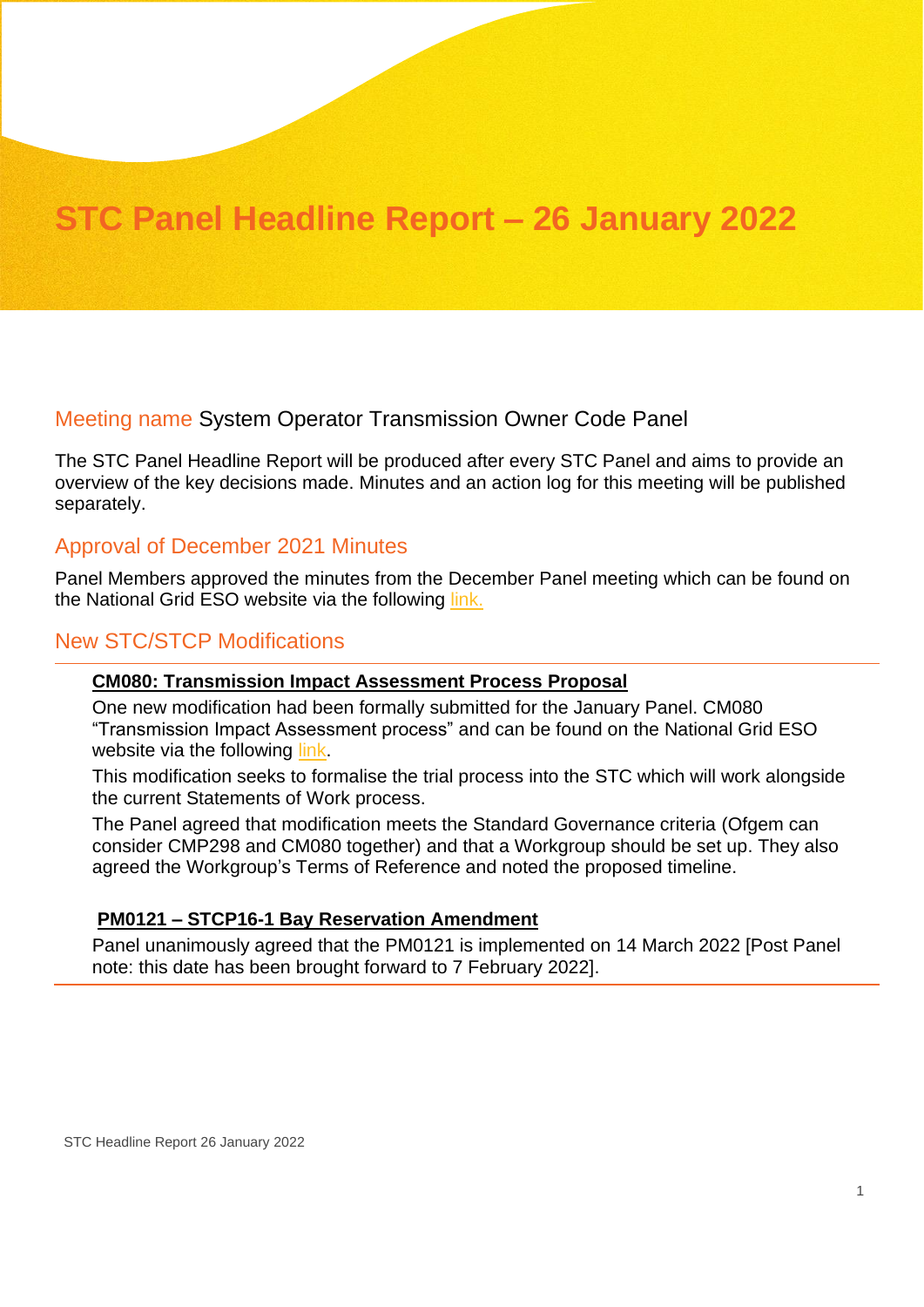# nationalgridESO

# Draft Modifications

## **CMP315/375**

The Panel were presented with an update on the defect and how this modification is being managed. Panel noted the STC impacted areas and the proposed timeline.

#### **Distributed Restart**

The Panel were presented with an update on the progress and next steps.

# Code Administrators' Performance Survey Results

The Chair shared the results from Code Administrators' Performance Survey with Panel members.

This set out the key findings from the survey in relation to STC, CUSC and Grid Code, which shows a very positive increase in satisfaction since the survey was last held in 2019. The chair then stepped through the areas for improvement and next steps.

In March 2022, the ESO will be holding an ESO wide survey where it will ask stakeholders their thoughts on the ESO's service as well as in specific areas they engage with. The feedback from both the CACoP and ESO surveys will be built into the Code Administrator's next Deliverables Plan for 2022-23 which they plan to share in the coming months.

# AOB

#### **Ofgem decision to grant PeakGen TO licence and next steps**

On 11 January 2022 Ofgem agreed to proceed with granting PeakGen a TO licence by the 1<sup>st</sup> April when their MRPL shunt reactor is to be operational. The Panel were presented with the issue that currently there are only provisions in the STC for the three incumbent TOs and for OFTOs. They discussed what may apply for the new STC Party and what this could mean for the STC Panel setup.

#### **STC & CUSC Modifications for January 2022**

There are STC and CUSC Modifications that must be jointly presented to Ofgem for decision due to cross code impacts. There are currently 5 CUSC Mods which will have significant STC impacts; CMP286/287, CMP298 (CM080 STC Mod has been raised), CMP315/375, CMP328 (CM078 & PM120), CMP330/374 (CM079).

# Date of the next meeting

The next STC Panel meeting will be held on **Wednesday 23 February 2022**.

## Questions or feedback?

**Panel Chair:** Jennifer Groome, Code Administrator **Panel Secretary:** Rashpal Gata-Aura, Code Administrator **Email:** [STCteam@nationalgrideso.com](mailto:STCteam@nationalgrideso.com)